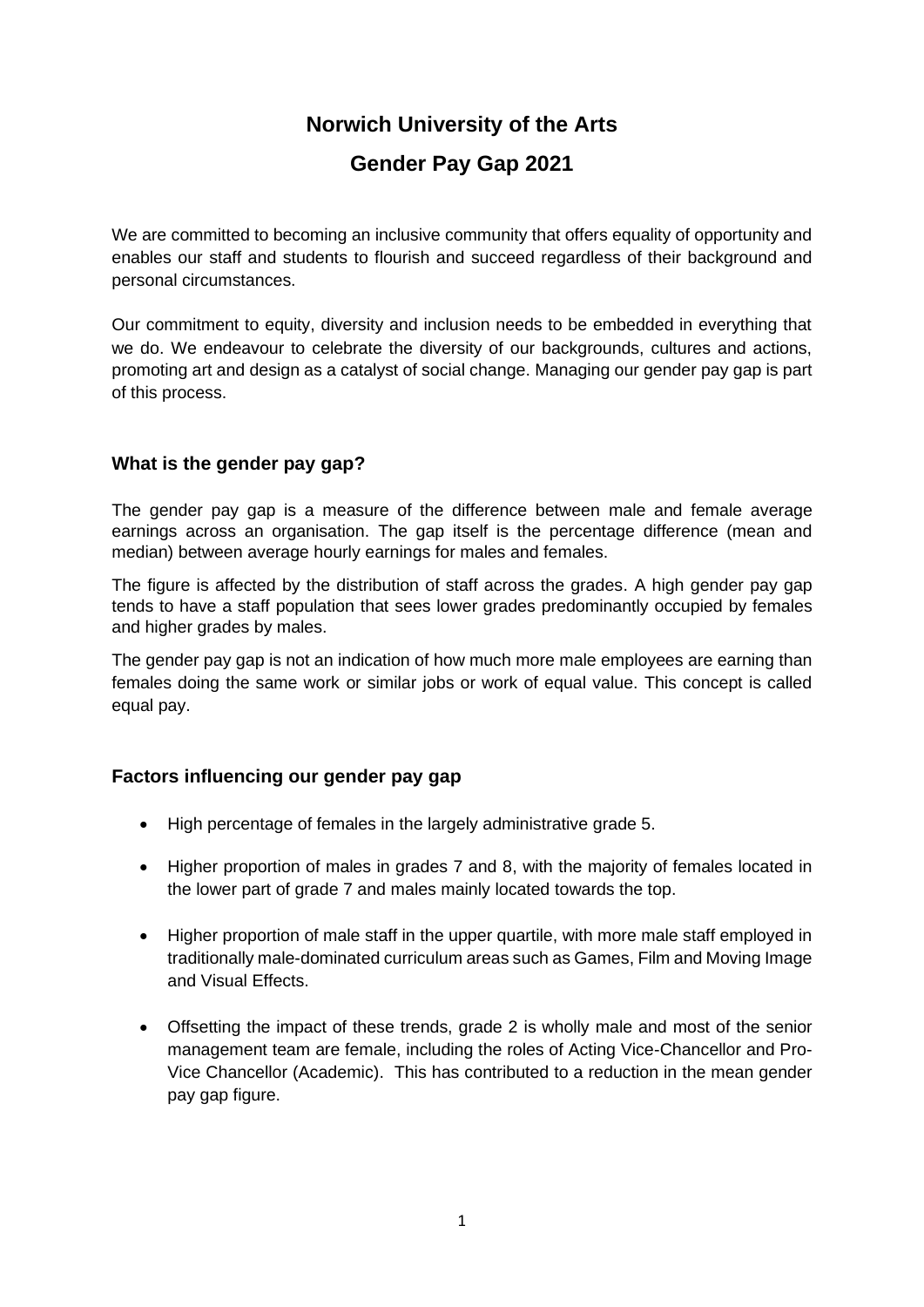# **Our data as at 31st March 2021**

#### **Headcount**

 Figure 1 shows the headcount covered by the gender pay gap analysis for employees in place at the snapshot date of 31<sup>st</sup> March 2021. Staff on unpaid leave or in receipt of reduced pay due to sick or other leave are excluded.

#### **Figure 1**



#### **Our gender pay data**

#### **Mean gender pay gap** (arithmetical average).

 Female mean hourly pay is 1.4% lower than male, lower than the 5.9% figure last year. This compares with 14.5% for the HE sector and 13.1% for the economy as a whole for 2020, noting that the comparisons are not like-for-like due to the lag in compiling the comparative data.

#### **Median gender pay gap** (numerical mid-point).

 Female median hourly pay is 8.8% lower than male which is the same as last year. This compares with 13% across the sector and 10.2% for the economy as a whole for 2020.

#### **Bonus gender pay gap**

There were no bonuses paid during the reporting period.

#### **Quartile Reporting**

 Figure 2 shows the percentage of males and females in each pay quartile at the snapshot date of 31 March in 2021, with 2020 figures provided for comparison. Quartile 1 represents the lowest salaries and quartile 4 the highest.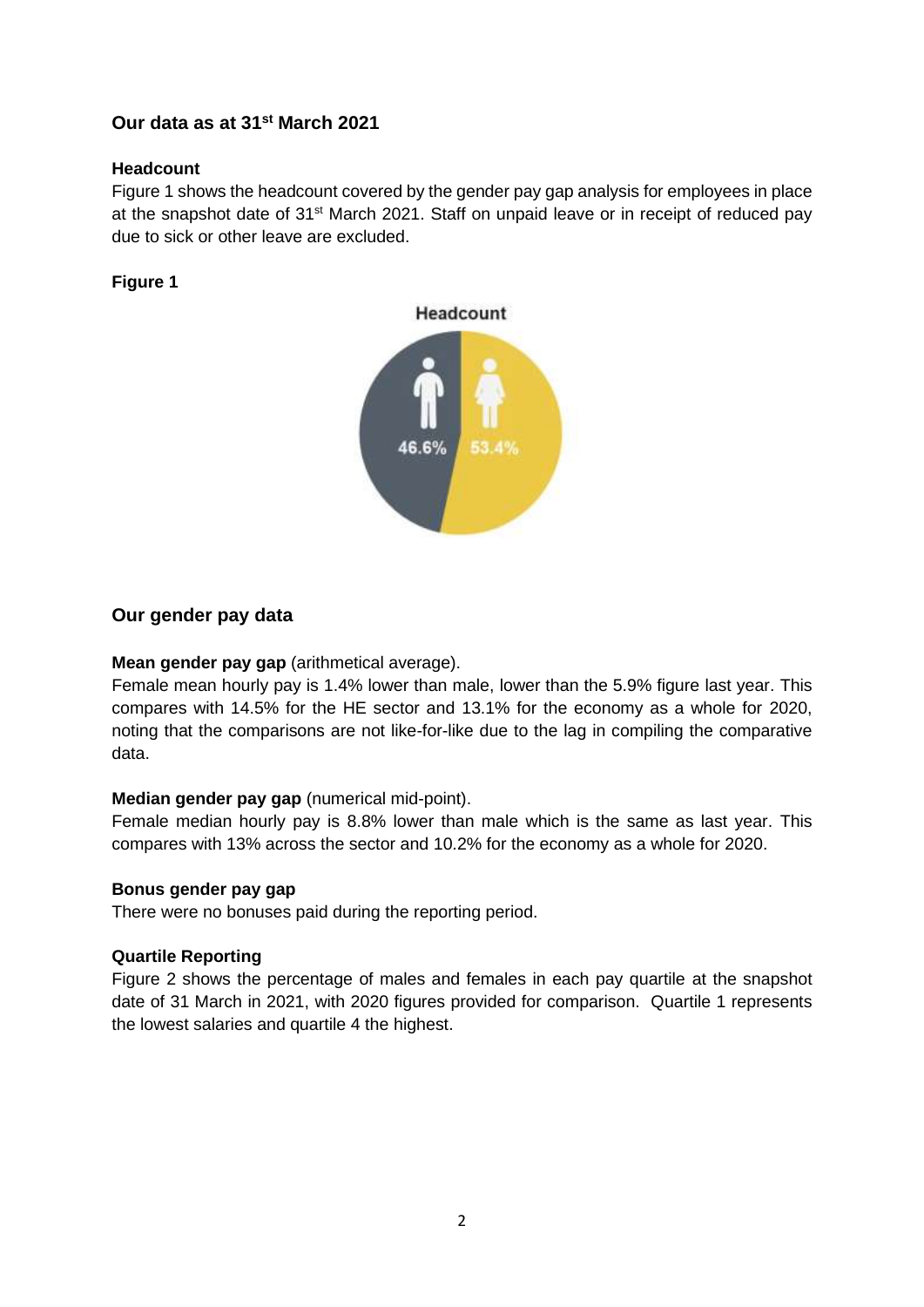## **Figure 2**

#### **Percentage of males and females in each pay quartile: 2021 and 2020**



 There was a small increase in the percentage of females in the lowest quartile and a small decrease in females in quartiles 2 and 4 as compared with the previous year. The most significant shift was in quartile 3 where females increased by 8%, reflecting an increase in female recruitment to this cohort and a shift in male academic staff to the upper quartile.

## **Addressing the gender pay gap**

## **What we are already doing**

 We know that it will take time for the impact of our initiatives to address the median gender gap. The following action was taken in the year ending March 2021:

- • Vacancies were advertised on a range of diversity websites to expand the pool of applicants, resulting in increased female applicant pools for lecturing staff.
- The majority of flexible working requests approved were for female staff.
- • NUA supported the Aurora leadership programme for female employees, although the second cohort had their programme deferred due to covid.